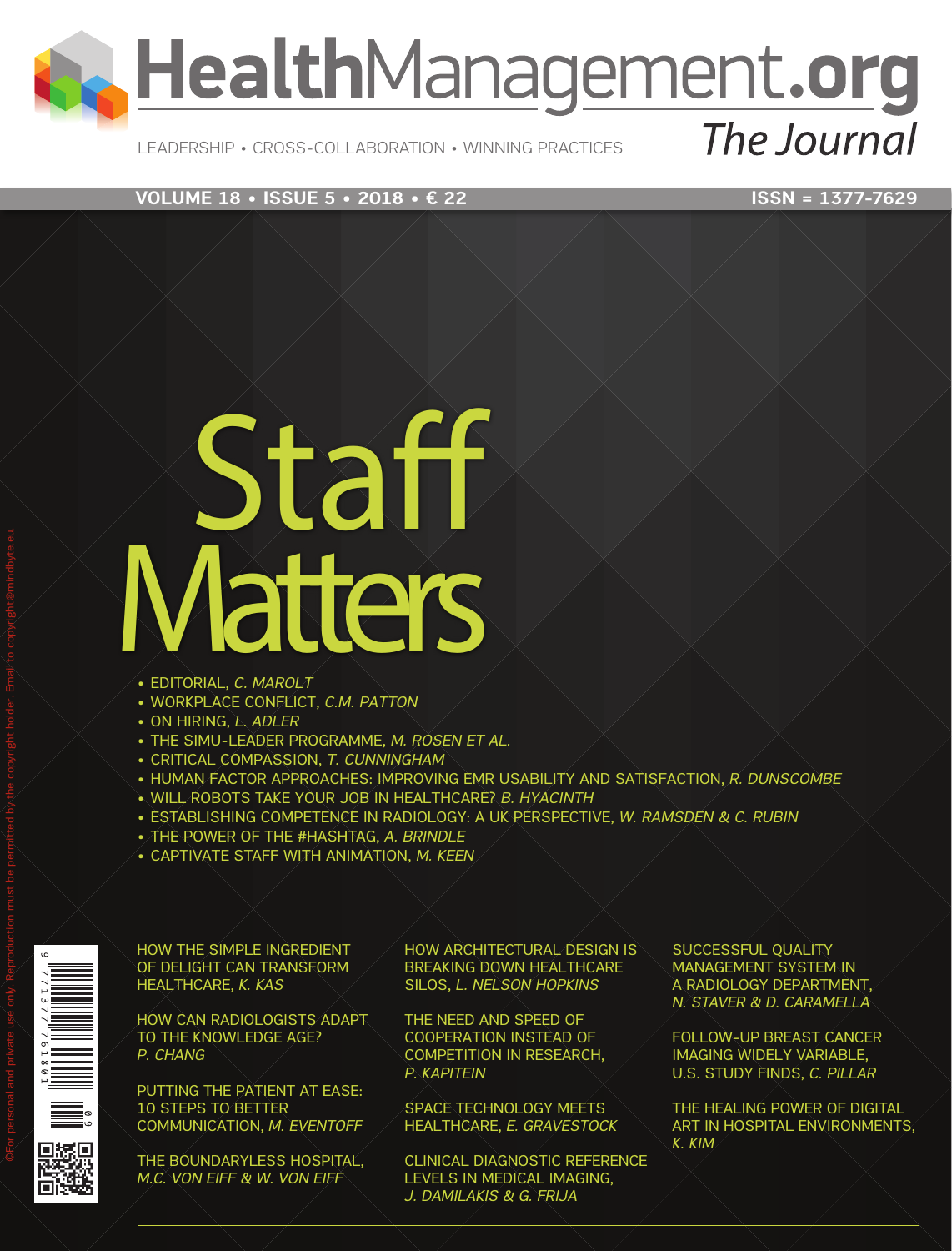## How can radiologists adapt to the knowledge age?

Artificial intelligence (AI) is the talk of the radiology world. While AI is unlikely to replace the radiologist, better adaptation in healthcare to new technology is needed. In this interview with HealthManagement, Paul Chang, Professor of Radiology at the University of Chicago, explains the importance of human-machine cybernetic harmony.



Paul Chang Professor of Radiology Vice Chair, Radiology Informatics Medical Director, Enterprise Imaging University of Chicago USA

pchang@radiology. bsd.uchicago.edu



Many years ago, an anthropologist and an evo-<br>lutionary biologist told me that we haven't<br>been on this planet long enough to evolve lutionary biologist told me that we haven't been on this planet long enough to evolve to handle the pressures, expectations and demands of the modern world. Radiologists are knowledge workers. We consume, interpret and deliver data and information, and hopefully produce knowledge and insight. But the concept of the knowledge worker is relatively new. We haven't had enough time to evolve to fully embrace the information knowledge worker age. That's one of the reasons why technology sometimes is a mismatch to human behaviour our human brains are still stuck on the savannah:

manipulating real world objects to kill or avoid being killed. We haven't been on this planet long enough to understand what the demands are of being a true knowledge worker, so changing human behaviour with respect to how humans collaborate with technology is critical.

When you look at other industry verticals, they have the same type of computers, software and databases as we in healthcare do. Yet they have done a much better job at achieving human-machine cybernetic balance or workflow collaboration. This is when so-called "left-brain" tasks are left to the machines that do them better, and "right-brain" tasks are left